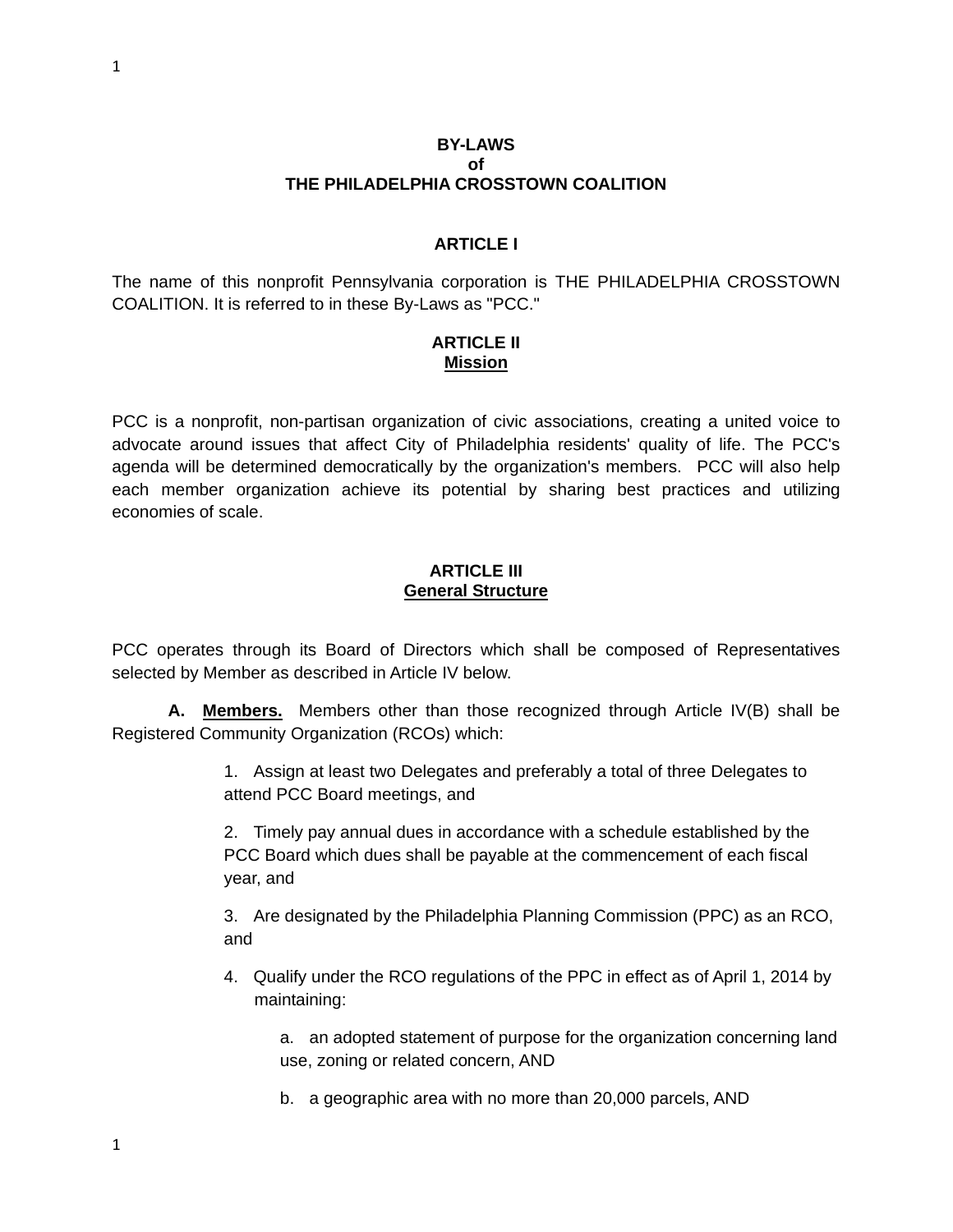c. boundaries that are set forth in the organization's governing rules, AND

d. meetings that are publicly announced through hard copy or electronic notices, AND

e. open meetings on a regularly scheduled basis, AND

f. leadership chosen by the membership of the organization-at-large through an election process.

**B. Adding Members.** An organization that does not meet the requirement of Articles IV (A) may become a voting Member by the affirmative vote of two-thirds of the entire membership of the Board upon recommendation of the Membership Committee.

**C. Removing Members.** A Member shall be removed for failure of participation as defined in procedures adopted by the Board. The Board may invite such a removed Member to become a non-voting Member of the Board, and such a removed Member may be restored as a voting Member by vote of the Board.

 1. An organization may be removed as a Member of PCC for any other reason by an affirmative vote of at least 70% of the Members through the votes of their Delegates.

# **ARTICLE IV Board of Directors**

# **A. Composition.**

- 1. The Board of Directors (the" Board") shall be composed of Delegate(s) who are appointed by a Member.
- 2. Each former chairperson serving pursuant to Section H of Article V.

**B. Selection/Qualifications of Member Delegates .** Each Member shall appoint at least one Delegate and no more than three Delegates to the Board of Directors The Member shall provide in writing the name, residential address, telephone numbers, and email address of its Delegates. No person who is an elected official or a candidate for elected government office may serve as a Member's Delegate.

**C. Conduct of PCC business.** The property, affairs and business of PCC shall be managed by the Board. The Board may delegate to the Chairperson, or to the Executive Committee, or to a Board committee or a Board member, in addition to the authority provided to any of them elsewhere in these By-Laws, such powers as the Board deems appropriate.

**D. Annual Meeting.** The annual meeting of the Board shall take place between June 1st and July 15th, on a date and at a time and place as the Board shall select each year. The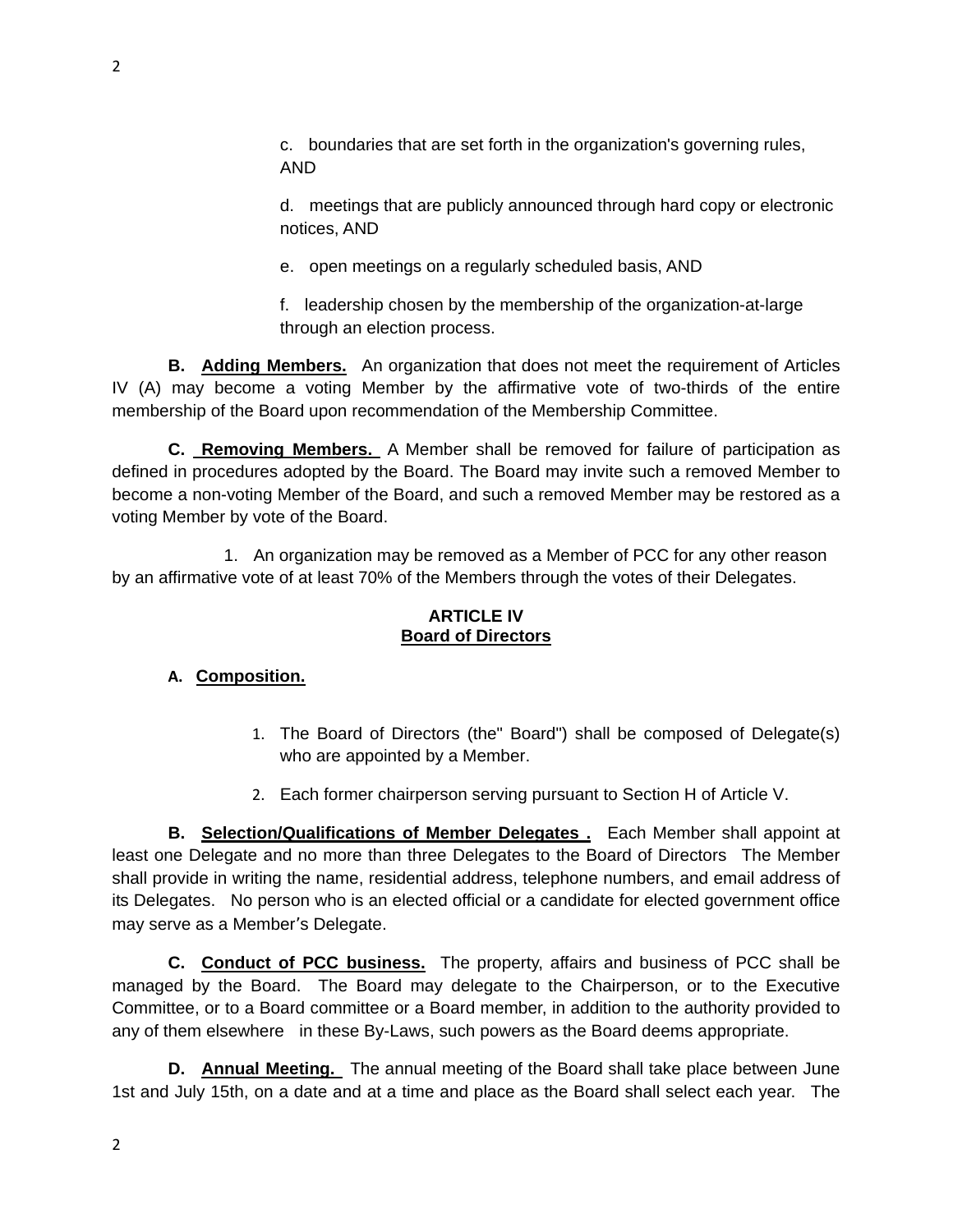Board shall provide to the Members at least ten business days notice of the time, place, and date of such annual meeting which notice shall be delivered electronically to the email address of each Member and each Member's Delegates.

**E. Regular Meetings, Notices, Quorum, Official Action.** The Board shall meet as frequently as it chooses but at least quarterly, and shall meet at any time upon the call of the Chairperson or at the request of 20% the Members either delivered in writing to the Chairperson or called for in a meeting of the Board. Notices of the date, location and time of the meetings, with agenda, shall be delivered to Board members at least ten business days prior to the meeting except where unanticipated issues require shorter notices of an emergency meeting. The Executive Committee shall draft a policy allowing online voting which shall take effect when ratified by a vote of Delegates representing 75% of the Members. A quorum of the Board shall be reached when more than 50% of the Members are represented by at least one of their duly appointed Delegates physically present at the commencement of the Board meeting (An ex-officio Board Member serving pursuant to Section F or G of this Article V shall not be counted in determining either the number required for a quorum or whether a quorum is present). Except where otherwise provided, an affirmative vote of a majority of Members represented by Delegates present at a Board Meeting shall constitute official action of the Board provided that in no event shall any Member have more than one vote regardless of the number of Delegates representing any one delegatte .

**F. Former Chairpersons**. Any person who has served at least one full year as Chairperson shall, for a period of two years immediately following the termination of that service, continue as an ex-officio voting member of the Board, but may not vote in such capacity at any time that he or she may also vote as an officer or as the Delegate of a Member.

**G. Other Ex-Officio Board Members.** The Board may, upon recommendation of the Membership Committee, appoint any resident of the City of Philadelphia to serve as an Ex-Officio board member, when the resident has specific skills or expertise useful to the PCC. Such Ex-Officio board members may attend all Board Meetings but shall have no vote. In no instance shall such Other ex-Officio board members constitute more than twenty-five per cent of the Board.

## **H. Conflict of Interest Rules for Delegates**

- 1. The Board of Directors (the" Board") shall be composed of Delegate(s) who are appointed by a Member.
- 2. Each former chairperson serving pursuant to Section H of Article V
- 3. Every Delegate must actively avoid situations in which the Delegate or a spouse, committed partner, sibling, parent, child, or business partner/associate benefits financially or materially from his/her relationship with the PCC or is perceived to gain such benefits.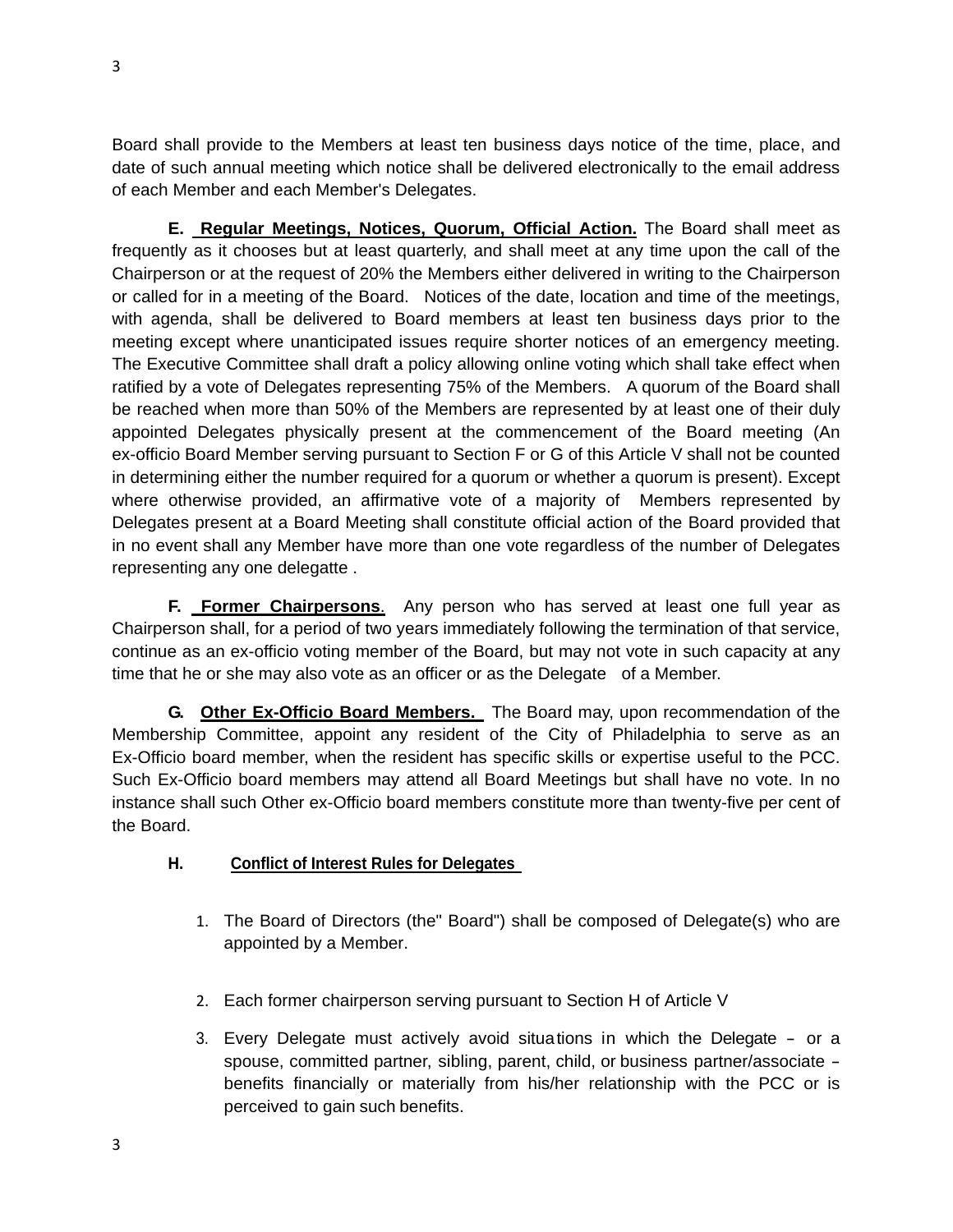- 4. No Delegate may accept from any current or potential vendor, contractor, or other entity with a potential or current business relationship with the PCC - any cash, gift, benefit, payment, or other consideration for personal use or gain, or any in-kind benefit, which has a value greater than \$50.00.
- 5. No Delegate may attempt to influence the PCC's policy posit ions based on any criteria other than the best interests of the PCC 's constituency and beneficiaries and of the PCC as a whole.
- 6. Every Delegate is responsible for disclosing affiliations and situations that might constitute or lead to a conflict of interest or might be perceived by a reasonable person in the community or by a funder as constituting a conflict of interest. The PCC will provide a disclosure form, to be completed by each Delegate annually. It is the affirmative responsibility of the Delegate to proactively disclose any situations that may present a real or perceived conflict of interest.
- 7. No Delegate may receive any compensation from the PCC other than for reimbursement of expenses as a result of PCC business.
- 8. Delegates are prohibited from urging the PCC to hire as consultants, contractors, or staff any family member or close friend or anyone with whom they have a business relationship, except where the relationship has first been disclosed fully, and approved in writing by the Board of Directors or, if not feasible, the Executive Committee.
- 9. No individual may serve as a Delegate of the PCC at the same time that a member of his/her immediate family ( spouse, partner, sibling, child, parent or grandparent, son or daughter in-law, mother or father in-law) is employed by the PCC as a staff member, consultant, or contractor, except where the relationshi p has first been disclosed fully, and approved in writing by, the Board of Directors or, if not feasible, the Executive Committee.

#### **ARTICLE V Officers General**

### **Provisions**

**A. Officers.** The officers of PCC shall be a Chairperson, two Vice-Chairpersons, a Secretary, a Treasurer, and such other officers as the Board may hereafter specify.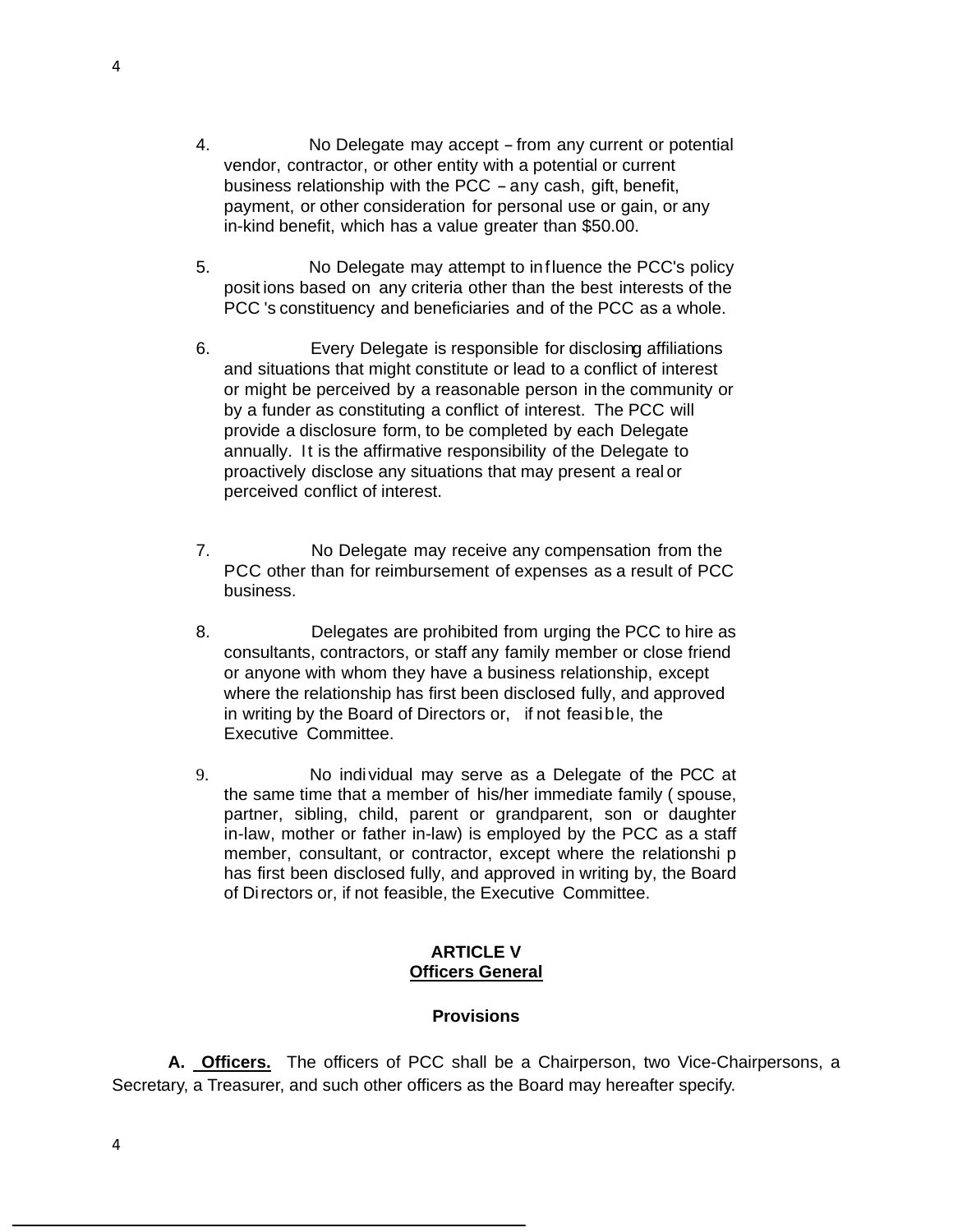**B. Additional Powers.** In addition to the powers and duties set forth elsewhere in these By-Laws, each officer shall have such additional powers and duties as the Board may determine.

**C. Election.** The officers must be a Delegate of a Member.. Officers shall be elected at the first meeting of the Board and, thereafter, at the annual meeting of the Board. Once elected, an officer shall continue in office during such term even if replaced by a Member as its Delegate.

**D. Term.** The officers elected at the first meeting of the Board shall serve until June 30, 2015. Subsequently elected officers shall serve one year terms beginning July 1 and expiring on June 30 or, if no successor has been elected by June 30, such term shall be extended until such successor has been elected.

**E. Limitation on Successive Terms.** No person may serve as an officer more than three successive terms. However, this limitation does not prevent a person who has served three successive terms in one office from being elected to a different office. This limitation shall not apply in any case where 75% of the Members through their Delegates elect a person who has served three successive terms in a single office to additional successive term(s).

**F. Vacancy.** A vacancy in an office because of death, resignation, removal, disqualification, or otherwise may be filled by the Board of Directors for the unexpired portion of the term.

### **Particular Officers**

**G. Chairperson**. The Chairperson shall be the official spokesperson of PCC (unless the Chairperson delegates that responsibility to another). The Chairperson shall manage the property, business, and affairs of PCC, pursuant to the policies and directions of the Board or, where applicable, the Executive Committee. The Chairperson shall preside at all meetings of the Board and the Executive Committee, and shall be an ex-officio member of all committees subject to H below.

**H. Vice Chairpersons.** There shall be two Vice Chairpersons. The Vice Chairpersons shall each perform such duties as may be assigned by the Board or, where applicable, the Executive Committee, or the Chairperson. If the Chairperson from time to time is unable or unwilling to perform any required duty , then the Chairperson shall select a Vice Chairperson to so act. If the Chairperson has not made such a selection, then the Board, or the Executive Committee in the absence of Board action, shall first determine that the Chairperson is unable or unwilling to perform any required duty or duties and then choose which Vice Chairperson shall act as Chairperson to perform such duty or duties instead of the Chairperson.

**I. Secretary.** The Secretary shall keep the minutes of all meeting of the Board and timely publish the minutes to all the Members once the minutes are approved by the Board and further shall keep minutes of the Executive Committee, and shall have charge and custody of the records of PCC. The Secretary shall be responsible for the preparation and distribution of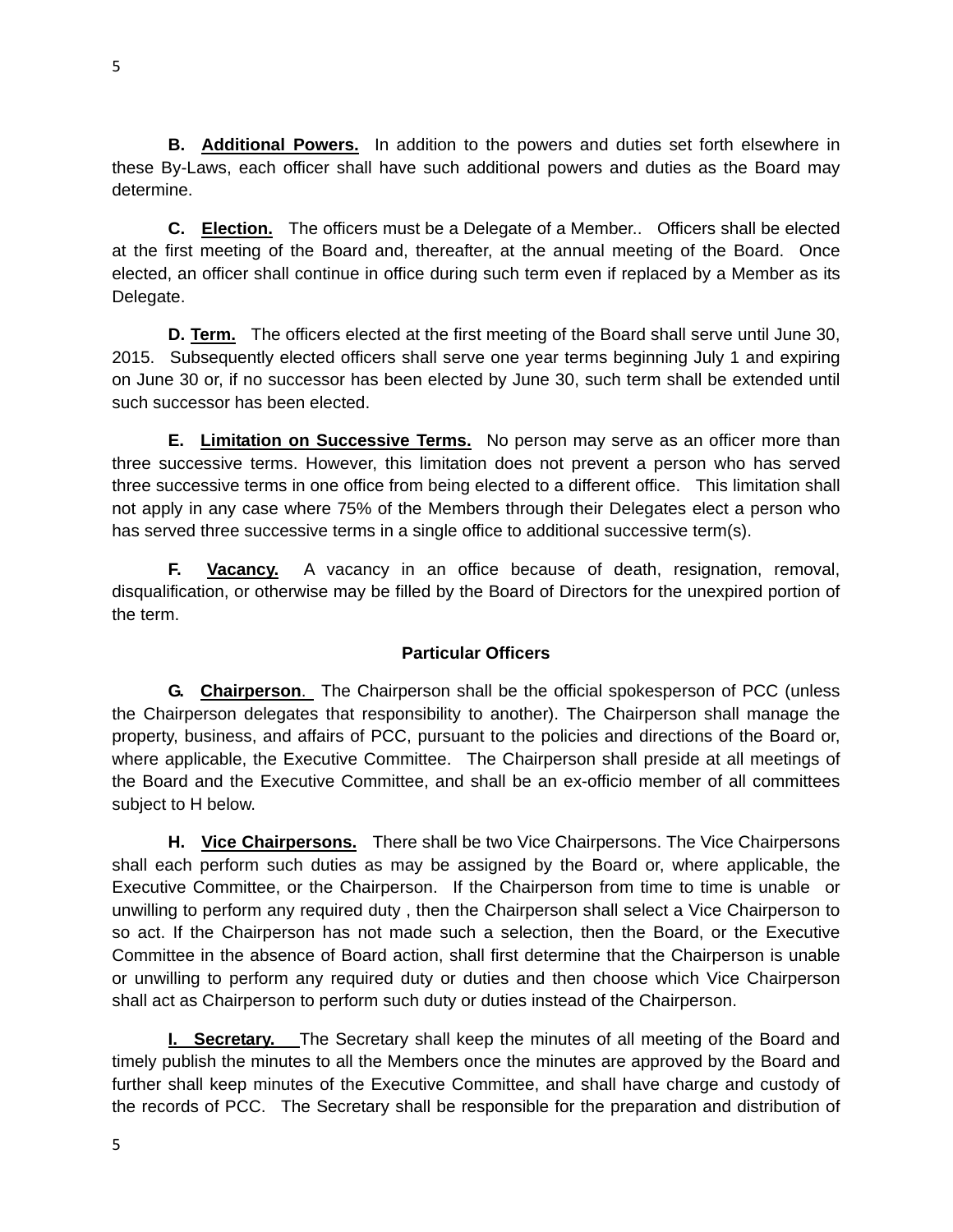such notice of meetings as may be required by these By-Laws, and shall maintain accurate lists of the names and address of Representatives, Directors and Members.

**J. Treasurer.** The Treasurer shall have charge of all funds and financial records of the PCC. The Treasurer shall maintain an accurate accounting system and present financial reports to the Board at its annual meeting and at such other times and in such manner as the Board from time to time may determine.

### **ARTICLE VI Executive Committee**

**A. Composition and Meetings.** The officers shall constitute the Executive Committee. The Committees shall meeting at least every other month, and more frequently as it shall determine or otherwise upon the call of the Chairperson and such meetings may occur by teleconference or videoconference at the discretion of the Chairperson or a majority of the Executive Committee not including the Chairperson. The Chairperson, or a majority of the Executive Committee, may invite others to attend an Executive Committee meeting The Executive Committee may, by a majority vote, add no more nor less than two additional persons who are Delegates to act as voting members of the Executive Committee.

**B. Authority of the Executive Committee**. The Executive Committee shall act on behalf of PCC between meetings of the Board, and shall conduct such activity as directed by the Board. A majority of the Executive Committee shall constitute a quorum. Action by the Executive Committee shall require an absolute majority of its members.

### **ARTICLE VII Committees**

**A. Standing Committees.** The following are Standing Committees which shall perform function as directed by the Board - Membership, Best Practices, Communications and Finance.

**B. Creation of Other Committees.** Other Committees may be created by vote of the Board and shall have such responsibility and authority as the Board or, where applicable, the Executive Committee determines.

**C. Chairs and Members of Committees.** Chairs of committees shall be appointed by the PCC Chairperson with the approval of the Board. Committee members shall be selected by the joint decision of the Chairperson and the chair of such committee. A person need not be a member of the Board to be a chair or member of any committee.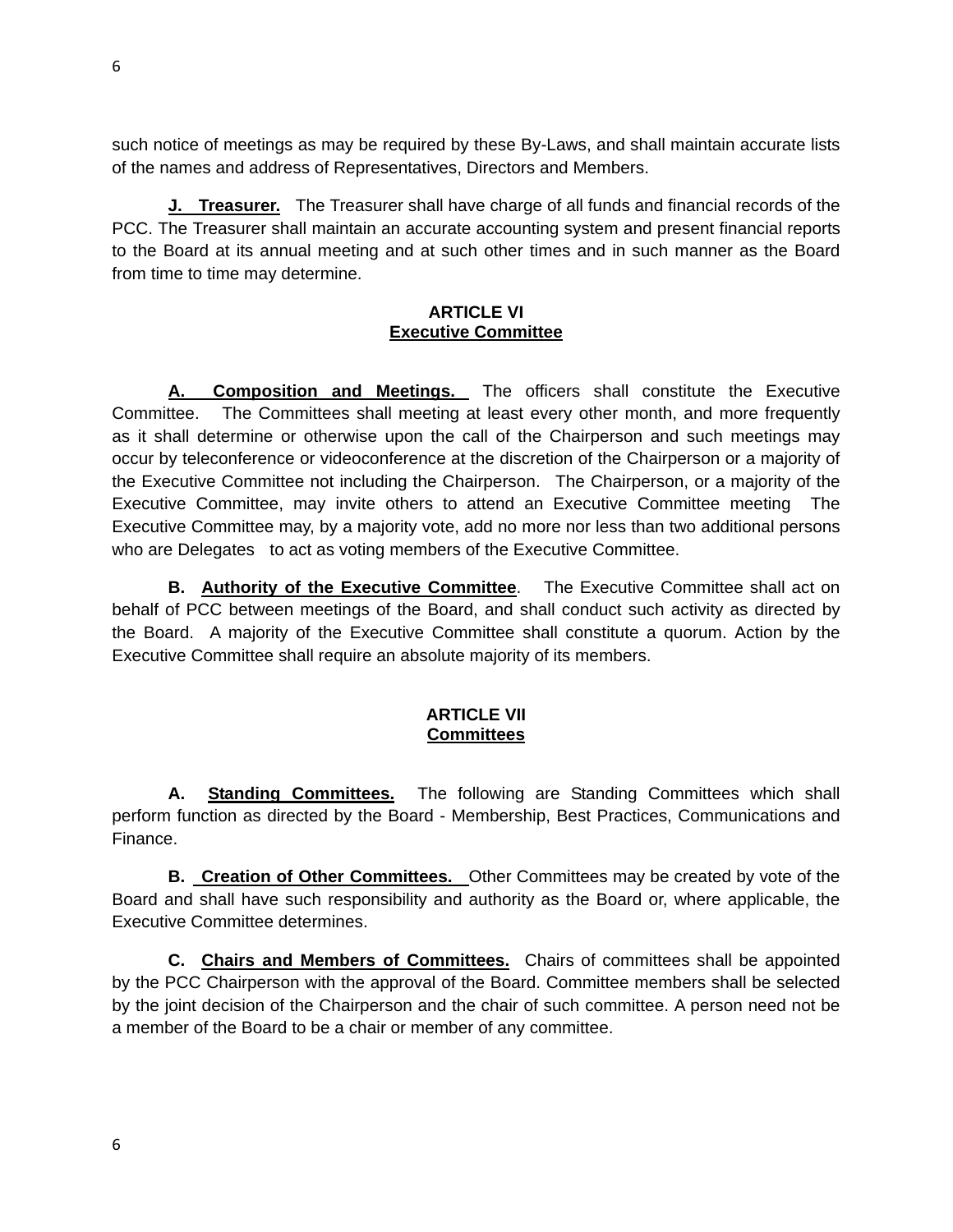# **ARTICLE VIII**

## **Indemnification and Insurance**

## **A. Indemnification of Directors and Officers.**

(1.i) Each Indemnitee (as defined below) shall be indemnified and held harmless by the Corporation for all actions taken by him or her and for all failures to take action (regardless of the date of any such action or failure to take action) to the fullest extent permitted by Pennsylvania law against all expense, liability and loss (including without limitation attorneys' fees, judgments, fines, taxes, penalties, and amounts paid or to be paid in settlement) reasonably incurred or suffered by the Indemnitee in connection with any Proceeding (as defined below). No indemnification pursuant to this Section shall be made, however, in any case where the act or failure to act giving rise to the claim for indemnification is determined by a court to have constituted willful misconduct or recklessness.

(1.ii) The right to indemnification provided in this Section shall include the right to have the expenses incurred by the Indemnitee in defending any Proceeding paid by the Corporation in advance of the final disposition of the Proceeding to the fullest extent provided by Pennsylvania law; provided that, if Pennsylvania law continues so to require, the payment of such expenses incurred by the Indemnitee in advance of the final disposition of a Proceeding shall be made only upon delivery to the Corporation of an undertaking, by or on behalf of the Indemnitee, to repay all amounts so advanced without interest if it shall ultimately be determined that the Indemnitee is not entitled to be indemnified under this Section or otherwise.

(1.iii) Indemnification pursuant to this Section shall continue as to an Indemnitee who has ceased to be a Director or officer and shall inure to the benefit of his or her heirs, executors and administrators.

(1.iv) For purposes of this Article, (A) "Indemnitee" shall mean each Director or officer of the Corporation who was or is a party to, or is threatened to be made a party to, or is otherwise involved in, any Proceeding, by reason of the fact that he or she is or was a Director or officer of the Corporation or is or was serving at the request or for the benefit of the Corporation as a Director, officer, employee, agent, partner, or fiduciary of, or in any other capacity for, another corporation or any partnership, joint venture, trust, employee benefit plan, or other enterprise; and (B) "Proceeding" shall mean any threatened, pending or completed action, suit or proceeding (including without limitation an action, suit or proceeding by or in the right of the Corporation), whether civil, criminal, administrative or investigative.

**B. Indemnification of Employees and Other Persons.** The Corporation may, by action of its Board of Directors and to the extent provided in such action, indemnify employees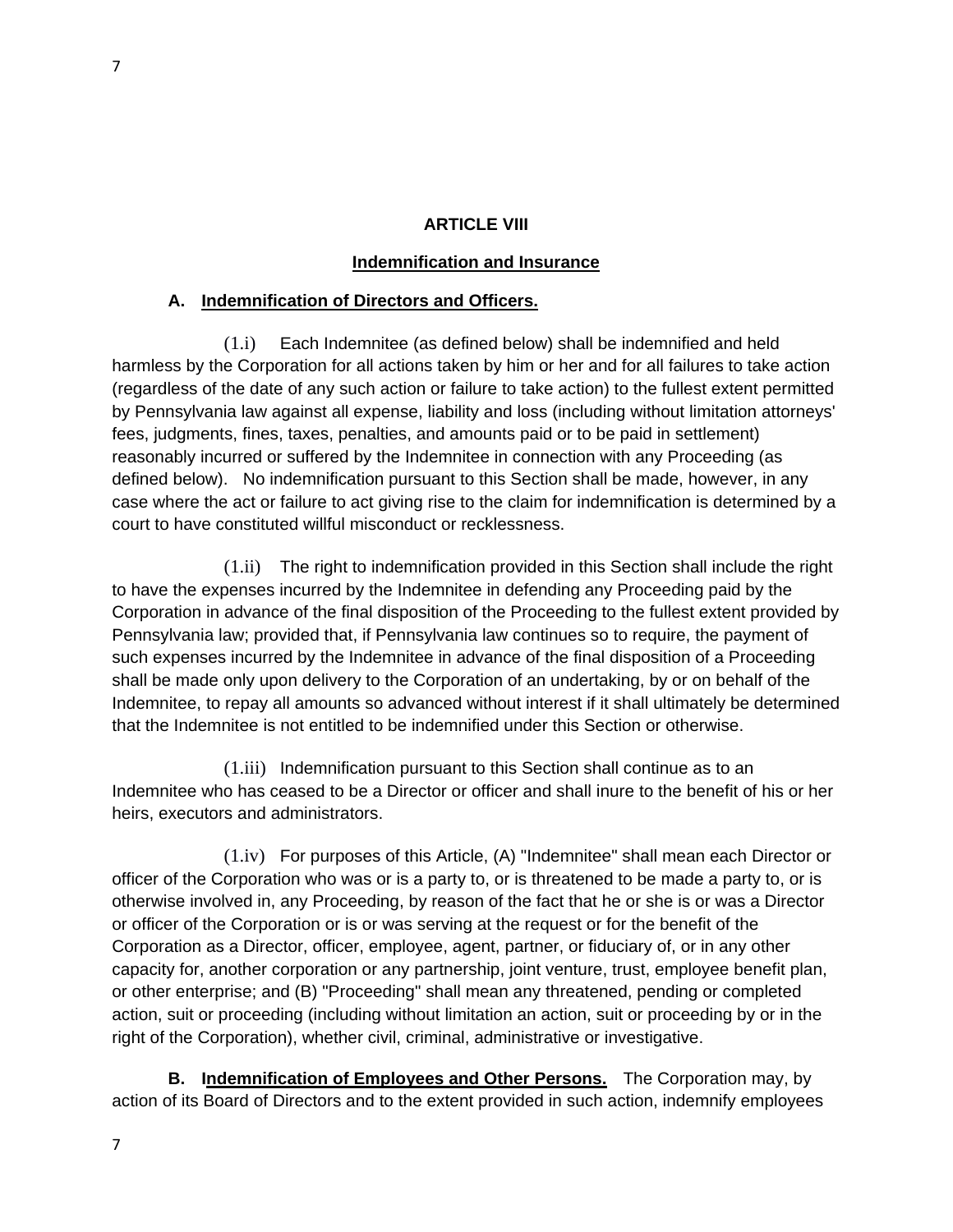and other persons as though they were Indemnitees. To the extent that an employee or agent of the Corporation has been successful on the merits or otherwise in defense of any Proceeding or in defense of any claim, issue or matter therein, the Corporation shall indemnify such person against expenses (including attorneys' fees) actually and reasonably incurred by such person in connection therewith.

**C. Non-Exclusivity of Rights.** The rights to indemnification and to the advancement of expenses provided in this Article shall not be exclusive of any other rights that any person may have or hereafter acquire under any statute, provision of the Corporation's Articles of Incorporation or By-Laws, agreement, vote of Directors, or otherwise.

**D. Insurance.** The Corporation may purchase and maintain insurance, at its expense, for the benefit of any person on behalf of whom insurance is permitted to be purchased by Pennsylvania law against any expense, liability or loss, whether or not the Corporation would have the power to indemnify such person under Pennsylvania or other law. The Corporation may also purchase and maintain insurance to insure its indemnification obligations whether arising hereunder or otherwise.

# **ARTICLE IX Contracts, Checks, Deposits and Funds, and Books and Records**

**A. Contracts.** The Board may, by written resolution, authorize an officer or officers or agent or agents of PCC in addition to the officers so authorized by these By-Laws, to enter into any contract or execute and deliver any instrument in the name of an on behalf of PCC, and such authority may be general or confined to specific instances.

 **B. Checks.** All checks, drafts, or orders for payment of money, notes, or other evidence of indebtedness issued in the name of PCC, shall be signed by such officer or officers, agent or agents, of PCC and in such manner as shall from time to time be determined by written resolution of the Board of Directors. In the absence of such determination by the Board of Directors, such instruments shall be signed by the Treasurer and countersigned by the Chairperson or a Vice Chairperson.

**C. Books and Records**. PCC shall keep correct and complete books and records of account and shall also keep appropriate minutes of the proceeding of its Board of Directors and Committees.

# **ARTICLE X Fiscal Year**

The fiscal year shall begin on July 1 and end on June 30.